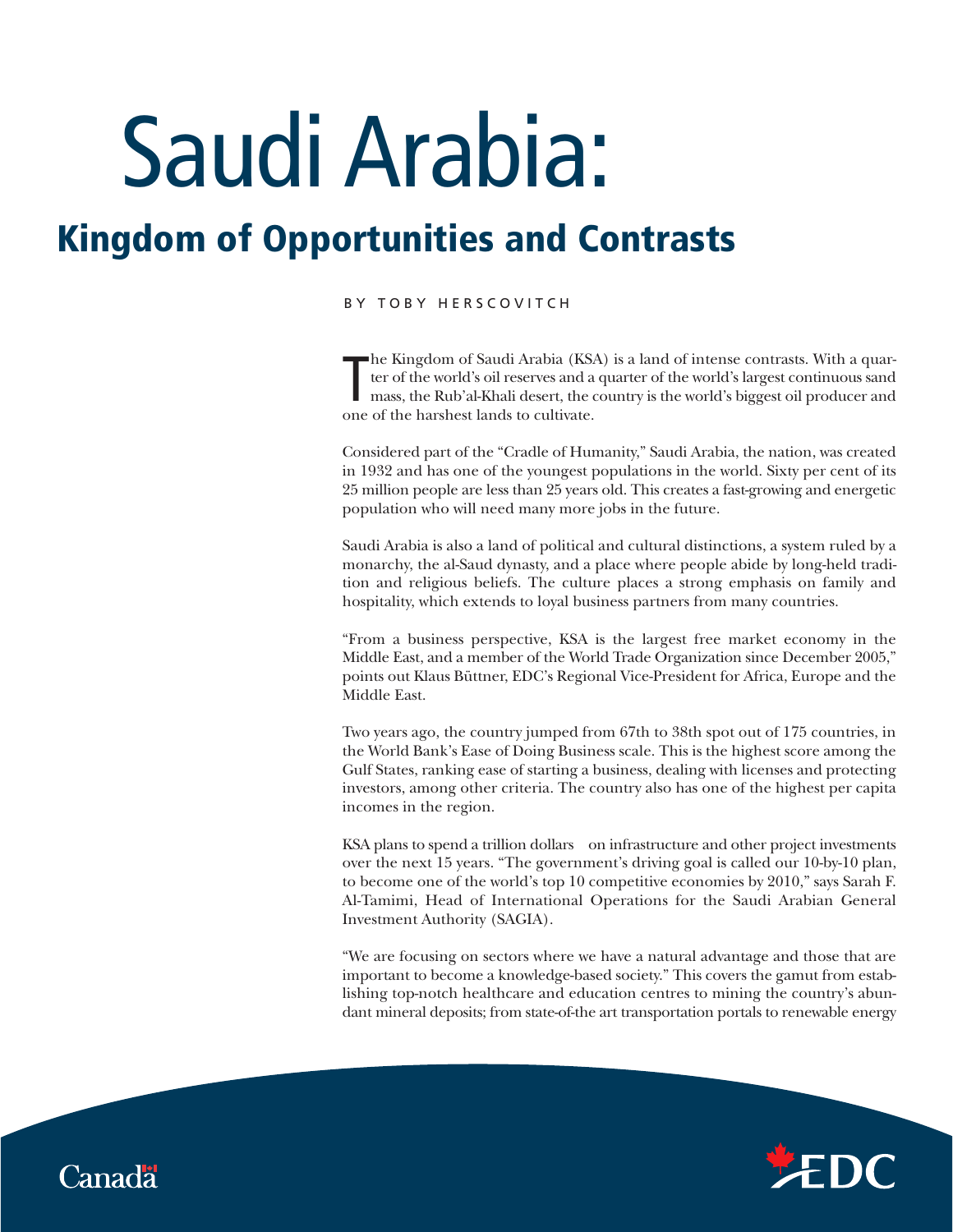## Saudi Arabia: Kingdom of Opportunities and Contrasts



-The Kingdom of Saudi Arabia strives to become one of the world's top 10 competitive economies by 2010.

and information technology. "We believe Canada has a great deal to offer in all these fields."

"This is a country that needs everything and has the money to pay for it. The Saudis themselves are asking me: Where are the Canadians?" says Andreas Weichert, Minister Counsellor at the Canadian Embassy in Riyadh, who has spent much of his career in challenging world markets such as Jordan and Kazakhstan. "The opportunities here now and in the next five to 10 years will exceed anything I have seen in my previous postings."

Canada's official numbers peg exports to KSA, our largest trading partner in the Arabian Peninsula, at a modest \$540 million in 2006. "This doesn't take into account large project-driven service contracts by consulting companies like SNC-Lavalin and others," says Büttner.

Weichert concurs: "As much as a billion dollars of Canadian business may not be reflected in this trade picture, including project investments and items like the 50,000 Crown Victoria cars produced in Ontario which were sold to Saudi Arabia last year through the U.S. parent company."

To protect their assets in the country, Canadian firms turned to EDC mainly for credit insurance and performance bonding solutions in 2006. Trade finance is expected to grow steadily as EDC anticipates posting a first representative in the Gulf Cooperation Council (GCC) region soon.

Several major Canadian companies are already well established in this country. For example, Bell Canada helped manage Saudi Telecom when it started up its operations in early 2000. This past April, Alcan signed an agreement with Saudi mining

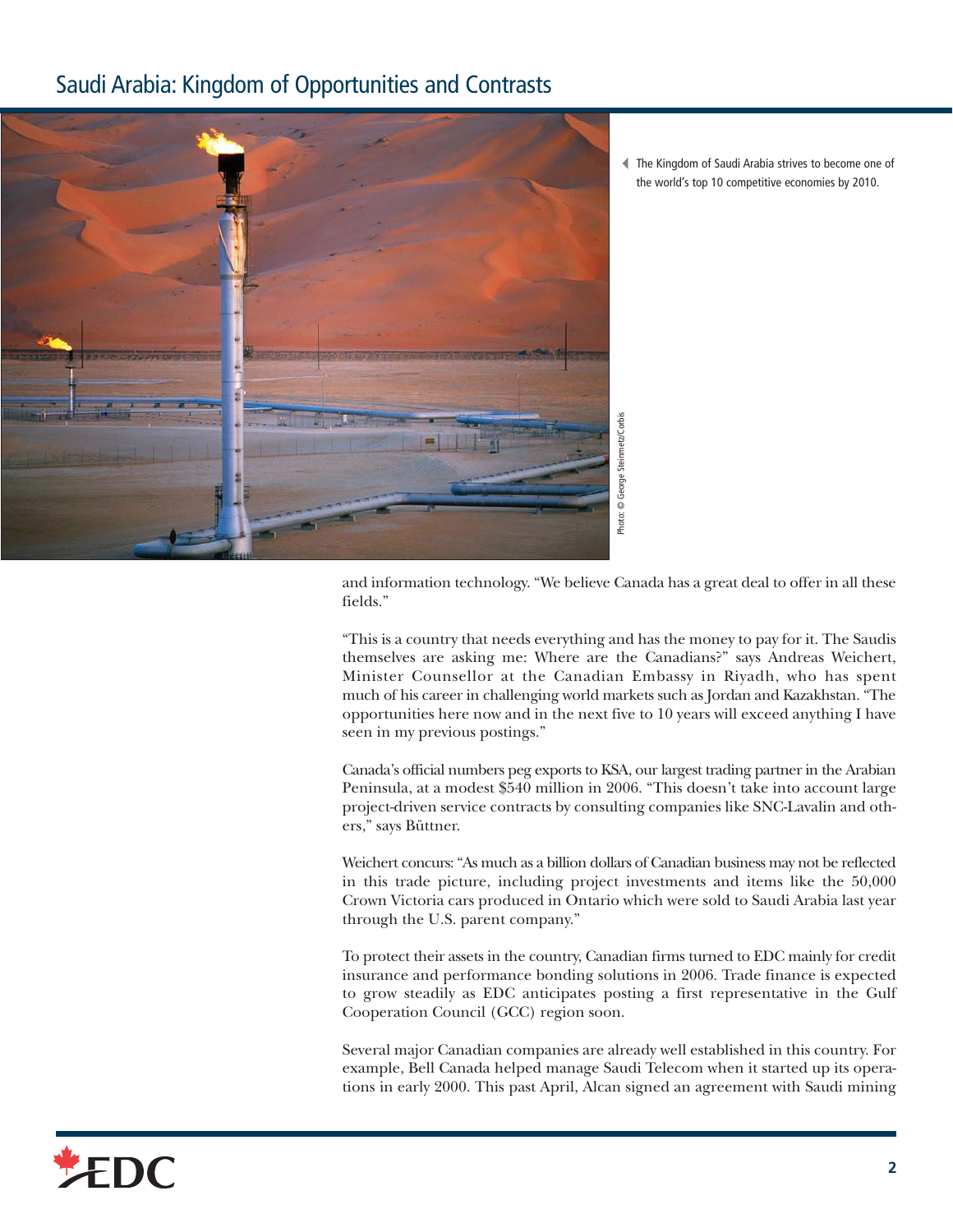

The Kingdom of Saudi Arabia plans to spend a trillion dollars on infrastructure and other project investments over the next 15 years.

company Ma'aden to develop a proposed USD 7 billion aluminum "mine-to-metal" project. Similarly, SNC-Lavalin was awarded two major contracts last year with Saudi Aramco, the national oil and gas company. SNC-Lavalin has worked in the country for more than 30 years.

## **Sim City for real**

The game Sim City, where players create online cities from scratch, has come to life here, as the country develops plans to build six full-scale cities over the next four years. "These are complete greenfield projects, part of our 10-by-10 plan. Our country only has three main cities now. The new economic cities will help us overcome problems of urban migration in the future," says Al-Tamimi. SAGIA has plans to set up an office in Canada by the end of this year to market the country's investment opportunities more aggressively.

EDC Political Risk Analyst Derek Baas, who visited the country last May, adds a cautionary note: "What I heard from bank representatives, journalists and economists in the country is that the extent of opportunities in some of these cities may be over-estimated, so the private sector will need to do its own due diligence before investing."

Baas adds, "I experienced a lot of goodwill towards Canadians. Although human rights issues in the country are still a concern, terrorism incidents have decreased over the past three years."

"You can't enter Saudi Arabia with preconceived notions," adds Weichert. But you can be prepared in many ways. Weichert and his Ottawa-based colleague Paul Bears, Canadian trade commissioner for the Middle East and North Africa, boil this advice down to three "Cs": Commitment, Capacity and Contacts.

*Commitment:* The first step to success is a triple dose of relationship building. Arab hospitality is legendary; they value loyalty and respect highly. "You have to come here, meet people, get to know each other and maybe by the third visit you'll be ready to develop a deal."

*Capacity*is another boon or bane. "The scale of everything in this country is large. Recently, a Canadian company told us that they had a good first visit with a potential Saudi customer who liked their products. But they had come here hoping to sell five to 10 units and the Saudis were talking about 200 to 250. They needed to go back home and rethink their whole strategy for this region to see if they could manage it."

*Contacts:* You must have a partner or agent to navigate this country. Weichert warns that virtually everyone wants to be an agent and many want to sign a long-term contract. The challenge is to find someone who really understands your business and your expectations. "I have seen cases where an agent obtains exclusive rights for 10 years and then doesn't do the kind of work the company expected. But the contract is signed and sealed and at that point we can't help a company do anything about it."

Adds Bears: "Do your research, visit the region, connect with the Canadian Trade Commissioner Service and organizations like the Canada-Arab Business Council and EDC for reliable contacts."

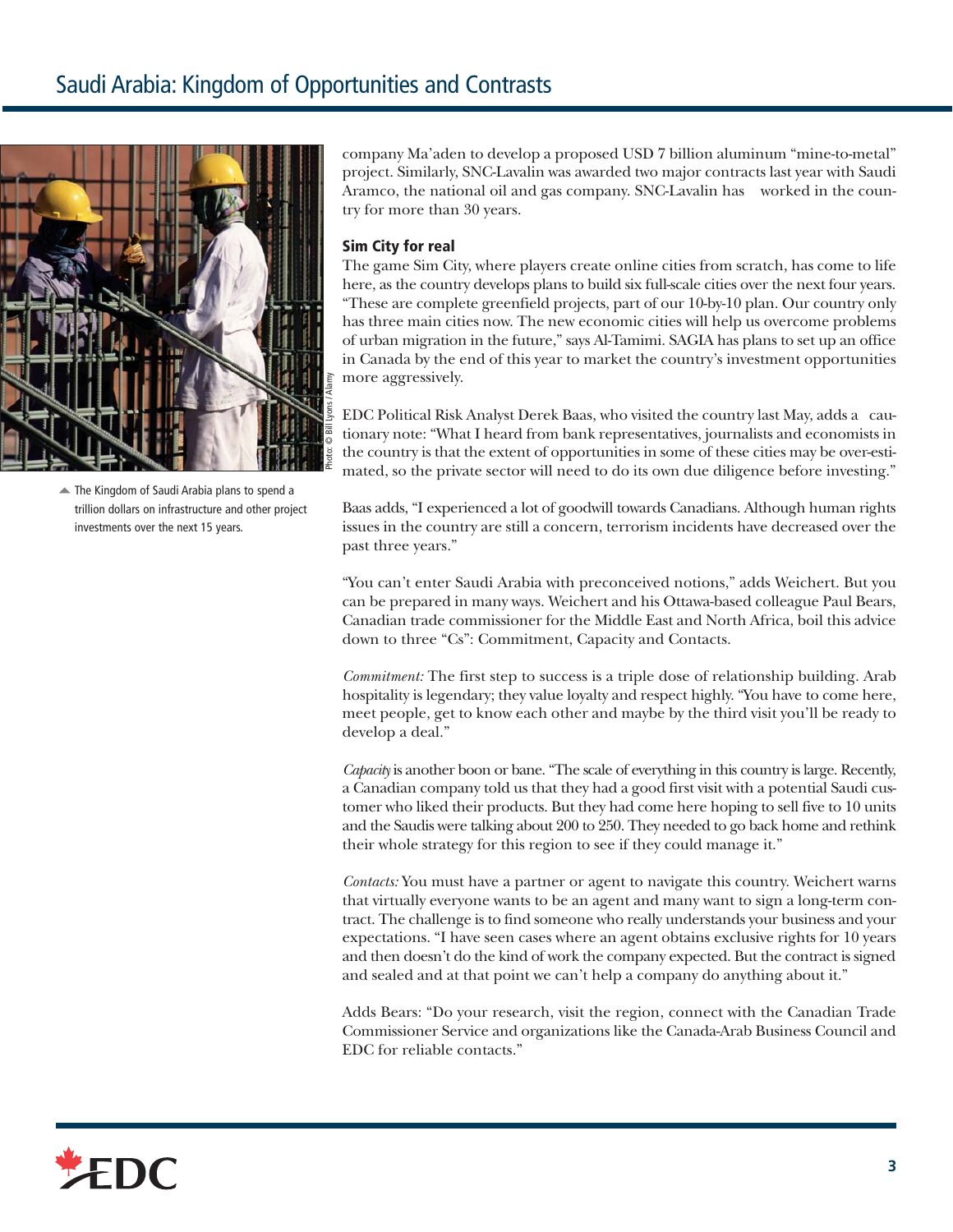



#### **How two companies built business in KSA**

**The Canam Group,** headquartered in St. Georges, Quebec, designs and fabricates principally all-steel products for the construction industry. Sales exceeded \$740 million in 2006.

Back in 2002, the company took on a 35 per cent stake in Canam Asia, a joint venture with Zamil Industrial Investment Company of Dammam, Saudi Arabia. The company today operates two plants, one in Dammam and the other in Ras-Al-Khaimah (UAE), which fabricate open web steel joists and structural steel decks. The seed that led to this relationship was planted in the mid 1970s.

"We met Hambro representatives in 1975 at Batimat, a key trade show for the construction industry in Paris," says Georges H-Chahine, President of Canam International, who was a consultant from Lebanon working in Saudi Arabia at the time. KSA was experiencing a building boom and Hambro Floor System, now a Canam business unit, was seeking new markets in residential construction.

"In 1976, a licensing agreement was established with Canam to fabricate and sell the Hambro System in Saudi Arabia. The product was successfully used in many projects developed by the Royal Commission."

By the mid 1990s, Zamil was ready to diversify from mainly pre-engineered to other types of steel construction projects. H-Chahine, who knew well both Zamil and Canam, initially worked out a licensing agreement for Canam's open web joist technology. While the technology was sophisticated, the local telecommunication system was not, at that time. "There were poor connections, frequent line cuts and filters on accessing the company's systems," recalls H-Chahine. "Today, communication is much better. We can enter into their systems to follow-up on the complete process." While this aspect has been resolved, he admits there are other challenges.

"There are more limitations on foreign employment there than in other Gulf States, because they need to train and employ their local workforce. On the other hand, the cost of living in Saudi Arabia is lower than in the other Gulf countries and all your needs are available, as long as you are willing to live in a conservative community." He echoes the views of others that the key to success in the region is a good liaison person. "You need help in bridging the two cultures. Most of all, look for a partner with competency in your field. Capital is largely available and so are many potential partners. However, it is more interesting to work with partners in the same field, who understand your products and services and who are interested in growth."

Canam has been an EDC client since 2003, mostly using contract bonding insurance in various parts of the world. EDC can help connect more Canadian enterprises to major private companies like Zamil.

"We have already started building important business relationships in KSA," says Jean-François Croft, EDC's Regional Manager, GCC and the Middle East, "with key banks, and public and private companies such as the Islamic Develop-ment Bank Group, Saudi Aramco, Ma'aden, SABIC (petrochemical giant) and the Alturki Group." The latter is a large private enterprise in diverse sectors, including construction, power and environmental services.